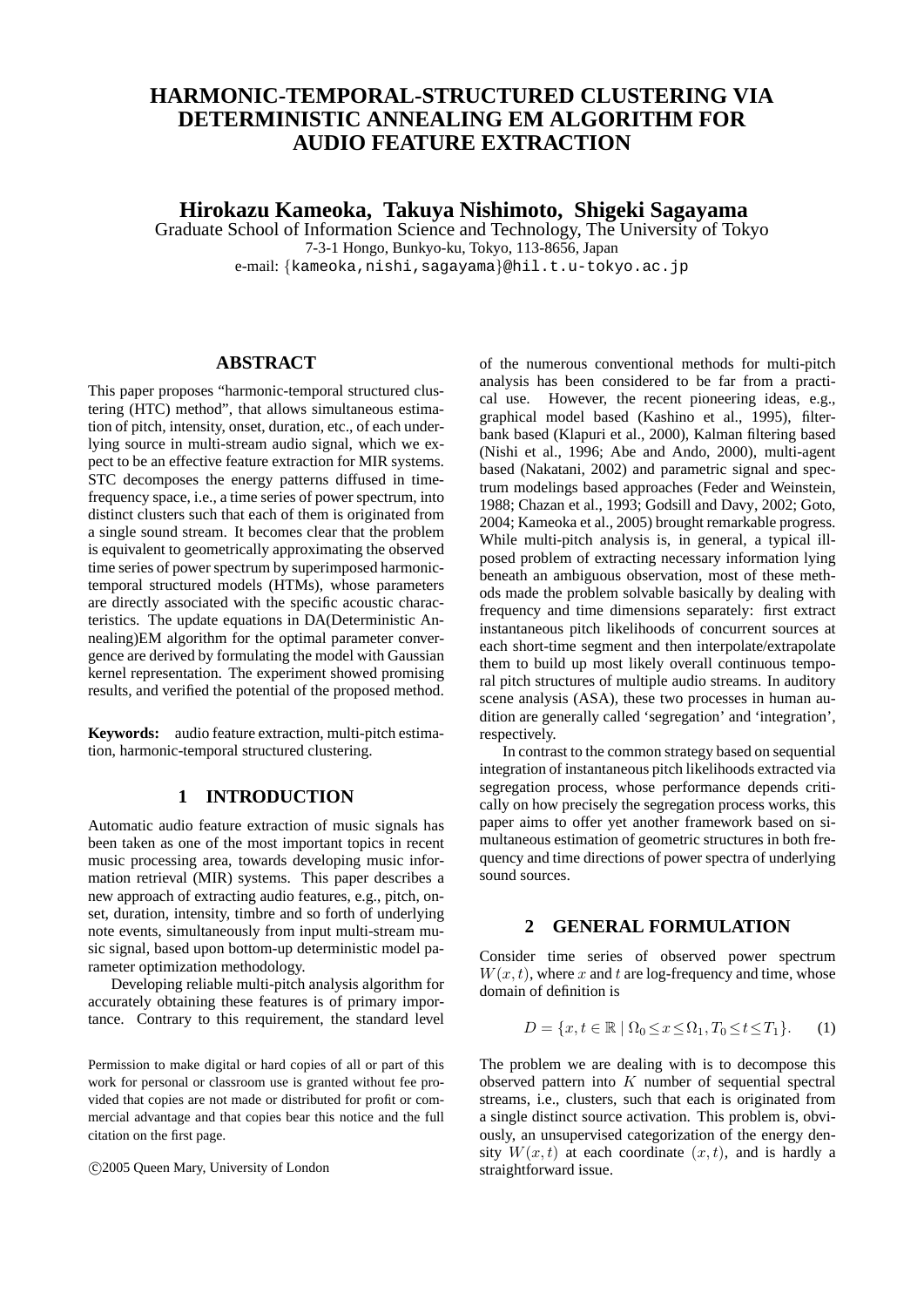The observed energy density  $W(x, t)$  at each coordinate  $(x, t)$  is not always completely originated from a single source but rather superposed by energy patterns generated from different sources that are located close to each others in *xt* plane, making it totally ambiguous. Thus, we shall assume that each energy density  $W(x, t)$  has fuzzy membership, i.e., the membership degree  $m(k; x, t)$ , in  $k$ th cluster. Approximately assuming that observed power spectral densities are the sum of actual power densities of underlying sources, which is not precisely true but acceptable in expectation sense (where phase differences take uniformly random values),  $m(k; x, t)$  satisfies

$$
\sum_{\forall k} m(k; x, t) = 1, \ \forall k, 0 \le m(k; x, t) \le 1.
$$
 (2)

Therefore,  $m(k; x, t)W(x, t)$  denotes the decomposed spectral density of the *k*-th source, i.e., *k*-th cluster. Let us define  $q_k(x, t; \Theta)$  as a function modeling latent distinct spectral stream density of *k*-th active source (in music, corresponds to a single note event), governed by parameter vector **Θ**, where the class of the sources mentioned here, in general, includes not only harmonic signals but even white or pink noises or any others, as far as those properties can be well modeled in  $q_k(x, t; \Theta)$  with a mathematical representation. Now the function  $q_k(x, t; \Theta)$  is what we are to estimate and 'goodness' of the partitioned cluster  $m(k; x, t)W(x, t)$  can be measured by a quasidistance of  $m(k; x, t)W(x, t)$  and  $q_k(x, t; \Theta)$ :

$$
\iint_D m(k; x, t) W(x, t) \log \frac{m(k; x, t) W(x, t)}{q_k(x, t; \Theta)} dx dt
$$
 (3)

Though defining some other forms for the quasi-distance is certainly possible such like *L* <sup>2</sup> norm, the intention of giving this specific form shown above will become clear in the following descriptions. It is obvious that as  $q_k(x, t; \Theta)$ and  $m(k; x, t)W(x, t)$  become closer, Eq. 3 approaches zero. Hence a global cost function of the clustering to minimize w.r.t. **Θ** is given as

$$
J = \sum_{\forall k} \iint_D m(k; x, t) W(x, t) \log \frac{m(k; x, t) W(x, t)}{q_k(x, t; \Theta)} dx dt
$$
\n(4)

subjected to

$$
\iint_D W(x,t) \mathrm{d}x \mathrm{d}t = \sum_{\forall k} \iint_D q_k(x,t; \Theta) \mathrm{d}x \mathrm{d}t = W(5)
$$

(to let *J* be non-negative, cf., Jensen's inequality) where it can be further rewritten as

$$
J = -I(\Theta) - \lambda \left( \sum_{\forall k} m(k; x, t) - 1 \right)
$$
  
+ 
$$
\sum_{\forall k} \iint_D m(k; x, t) W(x, t) \log m(k; x, t) W(x, t) dx dt
$$
  

$$
I(\Theta) \triangleq \sum_{\forall k} \iint_D m(k; x, t) W(x, t) \log q_k(x, t; \Theta) dx dt
$$

where  $\lambda$  is a Lagrange multiplier. Although minimizing *J* w.r.t. both  $\Theta$  and  $m(k; x, t)$  rarely has an analytic solution, it can be monotonically decreased by alternately optimizing  $\Theta$  and  $m(k; x, t)$ , similar to the basic iterative clustering algorithm such as the *k*-means algorithm. Partial derivative of the integrand in *J* w.r.t.  $m(k; x, t)$  is

$$
W(x,t)\left(1+\log\frac{m(k;x,t)W(x,t)}{q_k(x,t;\Theta)}\right)-\lambda\qquad \quad \text{(6)}
$$

such that setting it zero gives

$$
m(k; x, t) = \frac{q_k(x, t; \Theta)}{W(x, t)} \exp\left(\frac{\lambda}{W(x, t)} - 1\right). \tag{7}
$$

From Eqs. 2 and 7, we get

$$
\lambda = W(x, t) \left( 1 - \log \frac{\sum_{\forall k} q_k(x, t; \Theta)}{W(x, t)} \right) \tag{8}
$$

such that substituting Eq. 8 in Eq. 7, we finally have the optimal membership degree under fixed **Θ**, given as

$$
\widehat{m}(k;x,t) = \frac{q_k(x,t;\Theta)}{\sum_{\forall k} q_k(x,t;\Theta)}.
$$
\n(9)

Substituting Eq. 9 in 4, it becomes exactly the same form as the KL(Kullback-Leibler) divergence between  $W(x, t)$ and the sum of  $q_k(x, t; \Theta)$  for all *k*, i.e.,

$$
J_{m_k = \widehat{m}_k} = \iint_D W(x, t) \log \frac{W(x, t)}{\sum_{\forall k} q_k(x, t; \Theta)} dx dt
$$
 (10)

such that this clustering can also be understood as a model-based geometric optimal approximation. Another interesting interpretation of this result is that by regarding *k* as missing data and replacing  $q_k(x, t; \Theta)$  with complete data pdf  $p(k, x, t | \Theta)$ , it proves the convergence of EM(Expectation-Maximization) algorithm from another viewpoint without applying any probability laws. The correspondence to the EM algorithm becomes much clearer by comparing Eqs. **??** and 9 with *Q* function, given by

$$
Q(\mathbf{\Theta}, \widetilde{\mathbf{\Theta}}) = \frac{\text{missing data pdf}}{\sum_{\forall k} \int \int_D p(k|x, t, \mathbf{\Theta})} \frac{\text{observed pdf}}{W(x, t)} \frac{\text{complete data pdf}}{\log p(k, x, t | \widetilde{\mathbf{\Theta}})} \, \text{d}x \text{d}t
$$

$$
p(k|x, t, \mathbf{\Theta}) = \frac{p(k, x, t | \mathbf{\Theta})}{p(x, t | \mathbf{\Theta})} = \frac{p(k, x, t | \mathbf{\Theta})}{\sum_{\forall k} p(k, x, t | \mathbf{\Theta})}
$$

where  $k, x, t \in \Omega$  (probabilistic variable) and

$$
\iint_D W(x,t) \mathrm{d}x \mathrm{d}t = 1, \sum_{\forall k} \iint_D p(k, x, t | \Theta) \mathrm{d}x \mathrm{d}t = 1.
$$

Under fixed membership degree  $m(k; x, t)$ , on the other hand, parameter **Θ** can be updated by

$$
\widehat{\Theta} = \operatorname*{argmin}_{\Theta} J = \operatorname*{argmax}_{\Theta} I(\Theta)
$$
\n
$$
\left( = \operatorname*{argmax}_{\widehat{\Theta}} Q(\Theta, \widetilde{\Theta}) \right) \tag{11}
$$

according to the specific form of  $q_k(x, t; \Theta)$ , which will be formulated in the next section. We call the methodology for multi-pitch analysis based on this general formulation 'spectro-temporal structured clustering (STC)'.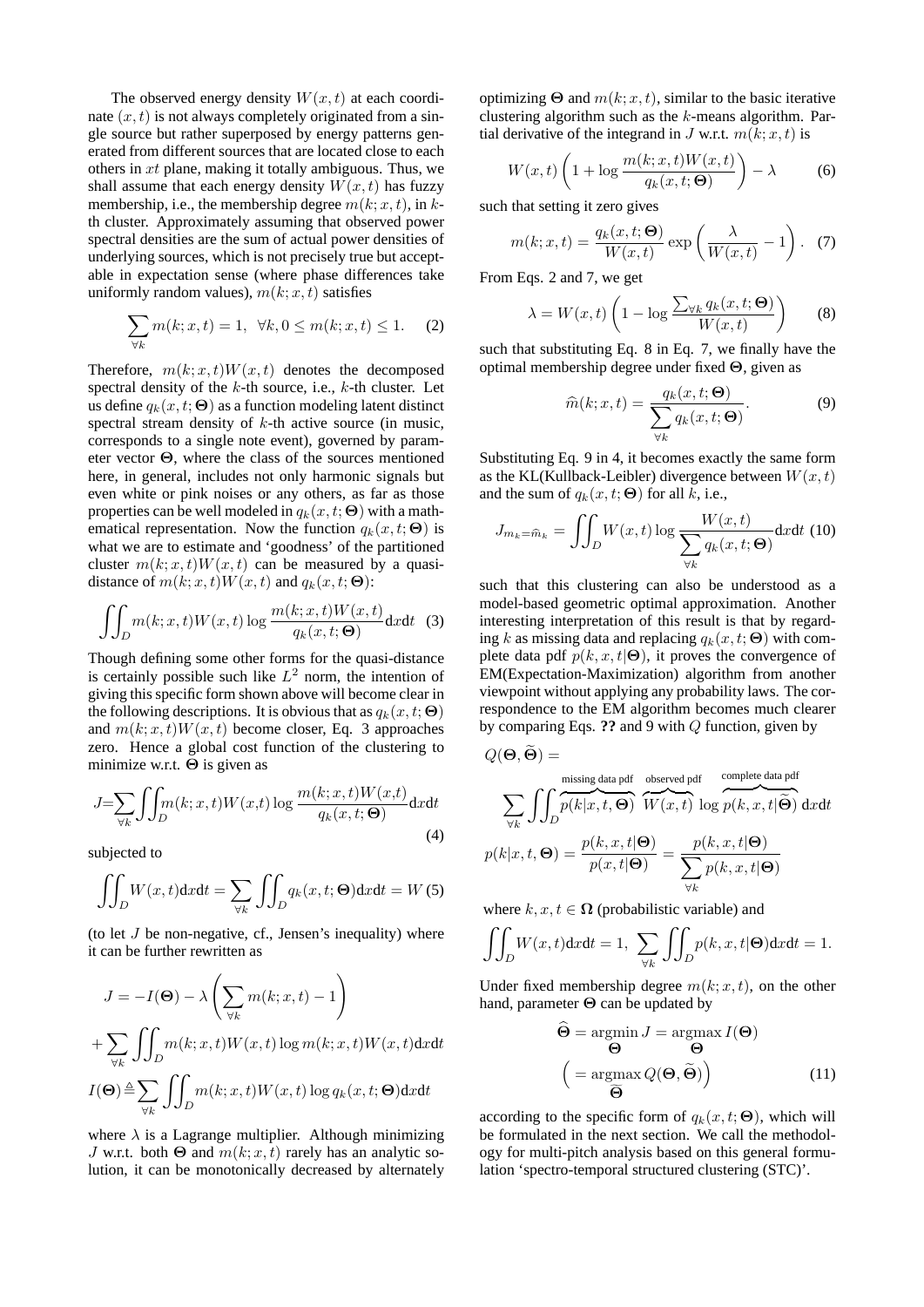

Figure 2: Cutting plane of  $q_k(x, t; \Theta)$  at time *t* (Eq. 14)

### **3 HTC FORMULATION**

### **3.1 MODEL REPRESENTATION**

In this section, a mathematical form of  $q_k(x, t; \Theta)$  is described. Now let us focus only on harmonic signal, that has pitch or fundamental frequency  $(F_0)$ , through the rest of this paper, given that music audio feature extraction is indeed what we are practically aiming for. Let us call the model particularly limited to harmonic signals 'harmonictemporal structured model (HTM)'. Suppose the fundamental log-frequency trajectory during a single source activation is expressed with a polynomial

$$
\mu_k(t) = \mu_{k0} + \mu_{k1}t + \mu_{k2}t^2 + \cdots
$$
 (12)

(imagine vibrato or glissando), a cutting plane of  $q_k(x, t; \Theta)$  at particular time *t* shall form a pure harmonic structure of fundamental log-frequency  $\mu_k(t)$  (see Fig. 2).

Frequency and power of each partial in harmonic structure yield continuous curves along time. Given fundamental log-frequency trajectory  $\mu_k(t)$  in *k*-th HTM, frequency trajectory of the *n*-th partial is  $\mu_k(t) + \log n$ . Now if each partial distribution is approximated by a Gaussian function, which is a quite convincing modeling especially when spectra are obtained by Gabor wavelet transform, and suppose power envelope curve of *n*-th partial is denoted by  $U_{kn}(t)$  (presumed to be a function that is normalizable since  $q_k(x, t; \Theta)$  has to satisfy Eq. 5),

$$
\forall k, \forall n, \int_{-\infty}^{\infty} U_{kn}(t)dt = 1,\tag{13}
$$

the power density of the *n*-th partial in *k*-th HTM is expressed as a multiplication:

$$
U_{kn}(t) \times \frac{v_{kn}}{\sqrt{2\pi}\sigma_k} e^{-\frac{(x-\mu_k(t)-\log n)^2}{2\sigma_k^2}} (n=1,\cdots,N) \quad (14)
$$

where  $\sigma_k$  denotes the width of every partial distribution and  $v_{kn}$  is the relative power of *n*-th partial, that satisfies

$$
\forall k, \sum_{\forall n} v_{kn} = 1. \tag{15}
$$



 $q_k(x, t; \Theta)$ , as a whole (see Fig. 1) becomes

$$
q_k(x, t; \Theta) = w_k \sum_{\forall n} \frac{v_{kn} U_{kn}(t)}{\sqrt{2\pi} \sigma_k} e^{-\frac{(x - \mu_k(t) - \log n)^2}{2\sigma_k^2}} (16)
$$

where  $w_k$  indicates the intensity of the  $k$ -th source. Further, superposition of *K* number of spectral streams, i.e., overall density of the model for given observation  $W(x, t)$ , shall be expressed as a sum of HTMs,

$$
L(x, t; \Theta) = \sum_{\forall k} q_k(x, t; \Theta) \ \left(k = 1, \cdots, K\right) \tag{17}
$$

Since developing general algorithm for music audio feature extraction that appropriately works even if any instruments are used is a completely 'blind' problem, it is perhaps wise not to limit the class of the power envelope function  $U_{kn}(t)$  to a model valid only for a particular physical sound production mechanism. Thus, the general modeling of  $U_{kn}(t)$  is one of the core parts of this work.

 $U_{kn}(t)$  is supposed to be continuous, non-negative, converging to zero at both ends of the time axis, adaptable to any observed curves and elastic in time direction. Furthermore, to accomplish Eq. 11 and to satisfy Eq. 13, it should be differentiable and infinite integrable. Finding non-linear function satisfying these requirements at the same time is hardly simple, however, we came up to formulating it with an original Gaussian kernel function, which is given as

$$
U_{kn}(t) = \sum_{y=0}^{Y-1} \frac{u_{kny}}{\sqrt{2\pi} \phi_{kn}} \exp\left(-\frac{(t-\tau_k - y\phi_{kn})^2}{2\phi_{kn}^2}\right)
$$
(18)

where  $\tau_k$  is the center of the forefront Gaussian, that should be treated as an onset time estimate, *ukny* is the weight parameter multiplied to each kernel, allowing the function to be adaptable to various shapes (when  $\phi_{kn} \to 0$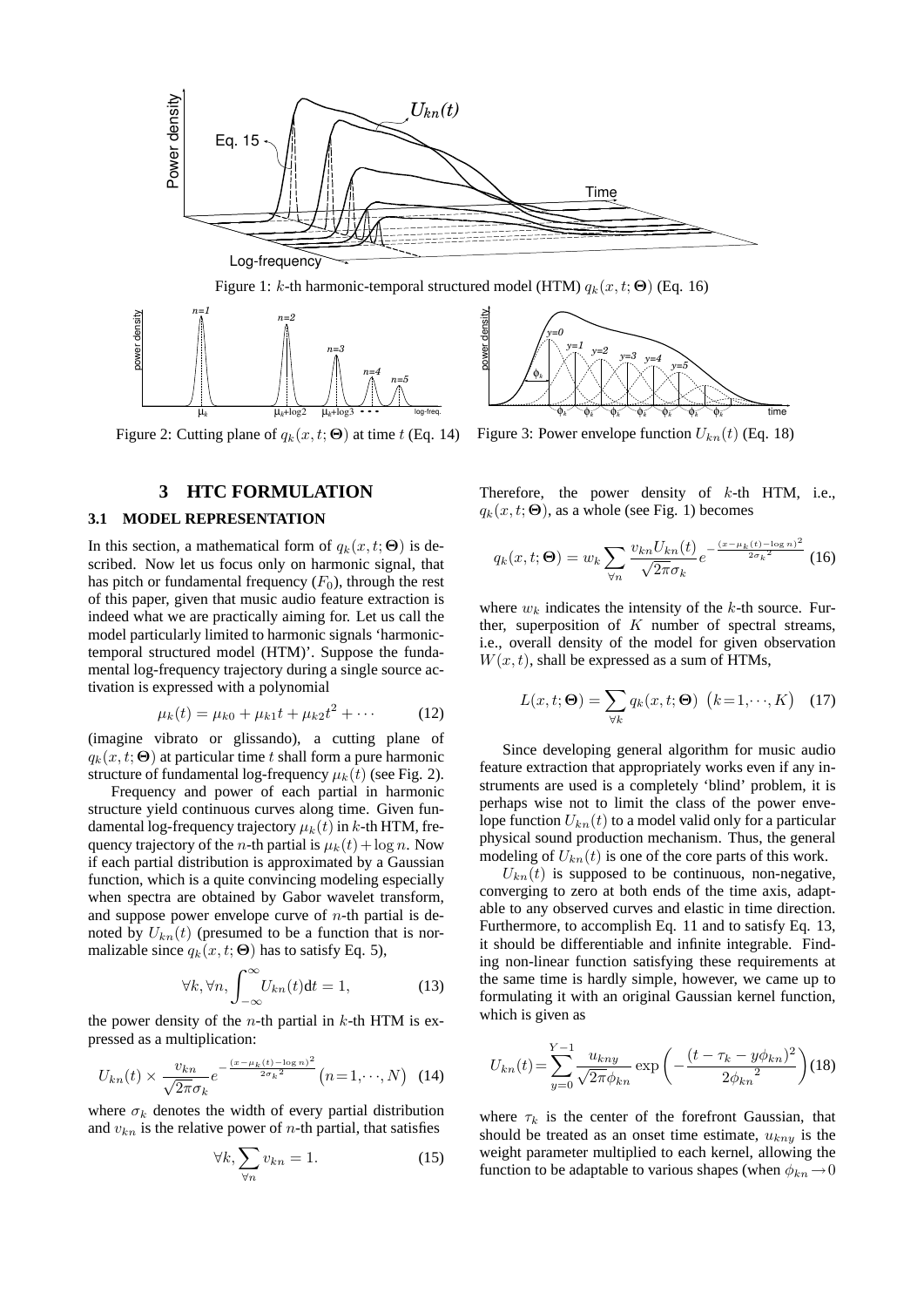Table 1: The feature parameters that can possibly be useful for MIR systems

| denotation  | physical meanings                                                                                    |
|-------------|------------------------------------------------------------------------------------------------------|
| $\mu_k(t)$  | pitch trajectory during k-th source activation (0-order polynomial would be a reasonable way to use) |
| $w_k$       | intensity of $k$ -th active source                                                                   |
| $v_{kn}$    | relative energy of $n$ -th partial stream (perhaps useful as a timbre feature)                       |
| $u_{k n y}$ | decisive element characterizing the shape of power envelope curve of $n$ -th partial stream          |
| $\tau_k$    | onset time of $k$ -th source activation                                                              |
| $Y\phi_k$   | duration of $k$ -th source activation                                                                |

and  $Y \rightarrow \infty$ , this function becomes principally transformable to fit any non-negative functions), that satisfies

$$
\forall k, \forall n, \sum_{\forall y} u_{kny} = 1 \tag{19}
$$

The remarkable originality in this function is that the *Y* number of Gaussian kernels are centered with the equal interval of their common standard deviation parameter *φkn* (see Fig. 3). It may be quite unfamiliar to find the standard deviation parameter  $\phi_{kn}$  also within the numerator inside the exponential of Gaussian. This specific feature makes  $U_{kn}(t)$  a linear elastic function allowing various durations of note events and never lets each kernel be isolated, so that  $U_{kn}(t)$  is always ensured to be a smooth envelope.

The parameters of the HTM to estimate, that can be essentially useful as acoustic features available for MIR systems, are listed in Table 3.1. One may realize that most of the parameters in HTM directly reflect decisive features characterizing music performances.

#### **3.2 KERNEL SUBCLUSTERING**

While the representation of  $q_k(x, t; \Theta)$ , the HTC source model, has been introduced, we are not yet able to obtain the analytical solution for (11) for each parameter in **Θ**. However, as the HTC source model is specified as the sum of the subsource model  $S_{kny}(x, t; \Theta)$ :

$$
q_k(x, t; \Theta) = \sum_{\forall n} \sum_{\forall y} S_{kny}(x, t; \Theta), \qquad (20)
$$

where

$$
S_{kny}(x, t; \Theta) \triangleq \frac{w_k v_{kn} u_{kny}}{2\pi \sigma_k \phi_{kn}} e^{-\frac{(x - \mu_k(t) - \log n)^2}{2\sigma_k^2} - \frac{(t - \tau_k - y\phi_{kn})^2}{2\phi_{kn}^2}}, \quad (21)
$$

the problem could be equivalently simplified by further breaking down each cluster into  $\{n, y\}$ -labeled subclusters, associated with the subsource model  $S_{kny}(x, t; \Theta)$ .

Introducing  $m(n, y; k, x, t)$ , membership degree of the *k*-th partitioned cluster  $m(k; x, t)W(x, t)$  in the *{n, y}*-labeled subcluster, that satisfies

$$
\forall k : \sum_{\forall n} \sum_{\forall y} m(n, y; k, x, t) = 1, 0 \le m(n, y; k, x, t) \le 1,
$$

we have the inequality

$$
J_k \triangleq \iiint_D m(k; x, t) W(x, t) \log \frac{m(k; x, t) W(x, t)}{\sum_{\forall n, \forall y} S_{kny}(x, t; \Theta)} dx dt
$$

$$
\leq \widetilde{J}_k \triangleq \sum_{\forall n, \forall y} \iint_D m(k; x, t) m(n, y; k, x, t) W(x, t)
$$

$$
\log \frac{m(k; x, t) m(n, y; k, x, t) W(x, t)}{S_{kny}(x, t; \Theta)} dx dt \quad (22)
$$

where the equality holds when

$$
m(n, y; k, x, t) = \frac{S_{kny}(x, t; \Theta)}{\sum_{\forall n} \sum_{\forall y} S_{kny}(x, t; \Theta)}
$$
(23)

(the proof will be omitted since it can be easily proved by following the same derivation as in section 2). Using Eq. 23 as a subcluster membership degree, one can make  $\tilde{J} = \sum_{\forall k} \tilde{J}_k$  equivalent to the global cost function  $J = \sum_{\forall k} J_k$  and minimizing  $\widetilde{J}$  obviously offers absolutely better prospect for yielding the solution to Eq. 11 than directly solving Eq. 11. Accordingly, the parameter update equation shall be derived by

$$
\hat{\Theta} = \underset{\Theta}{\operatorname{argmin}} J
$$
  
\n
$$
\Leftrightarrow \underset{\Theta}{\operatorname{argmax}} \sum_{\forall k} \sum_{\forall n, \forall y} \iint_D m(k, n, y; x, t) W(x, t)
$$
  
\n
$$
\log S_{kny}(x, t; \Theta) dxdt \quad (24)
$$

where  $m(k, n, y; x, t) \triangleq m(k; x, t) m(n, y; k, x, t)$ .

# **4 INTERPRETATION AS MAP**

## **4.1 PRIOR DISTRIBUTION ASSUMPTION**

Suppose  $W(x,t)$  is an observed pdf and  $L(x,t; \Theta)$  =  $\sum_{\forall k} q_k(x, t; \Theta)$  is a parameter conditional pdf (i.e., model likelihood density) in Eq. 10, one can also interpret our ultimate objective as being equivalent to maximizing expectation of the log-likelihood (what is generally called as maximum likelihood problem), i.e.,

$$
\widehat{\Theta}_{\text{ML}} = \underset{\Theta}{\text{argmin}} J_{m_k = \widehat{w}_k}
$$
  
\n
$$
\Leftrightarrow \underset{\Theta}{\text{argmax}} \left\langle \log L(x, t; \Theta) \right\rangle_{W(x, t)} \quad (25)
$$

w.r.t.  $\Theta$ , where  $\langle \cdot \rangle_{\Omega}$  refers to as an expectation. Interpreting in this way, it is natural to expand our problem to MAP(*Maximum A Posteriori*) estimation by introducing prior distributions  $p(\Theta)$  on the parameters, so that from the Bayes theorem, optimal parameters under prior constraints to estimate could be found by maximizing the expectation of the logarithmic posterior probability, given by

$$
\widehat{\boldsymbol{\Theta}}_{\text{MAP}} = \underset{\boldsymbol{\Theta}}{\text{argmax}} \left\langle \log L(x, t; \boldsymbol{\Theta}) + \log p(\boldsymbol{\Theta}) \right\rangle_{W(x, t)}
$$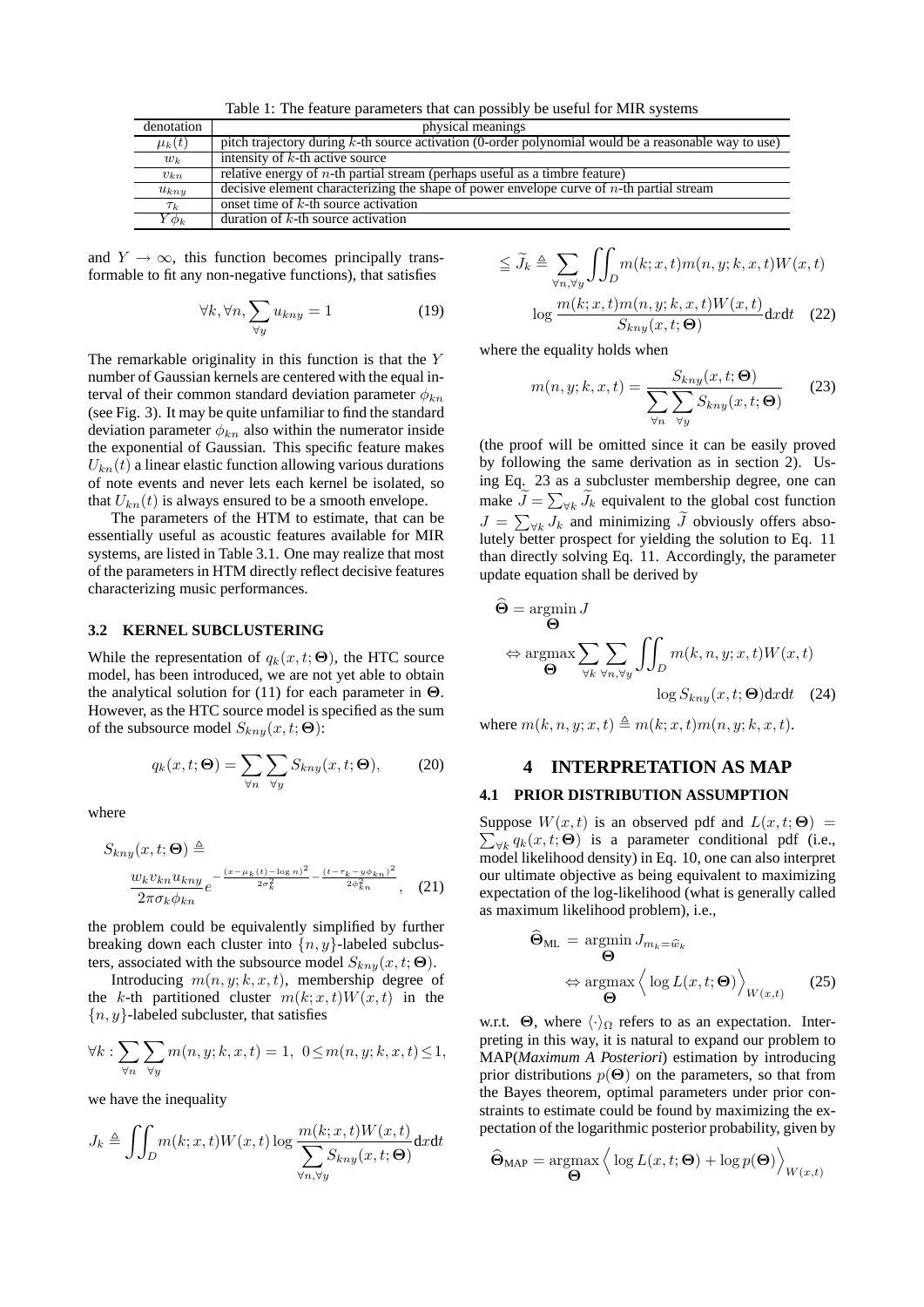Prior distribution assumption often plays a big role in contributing to prevent model estimates from overfitting. For example, we do not of course wish for a model of octave errored pitch estimate that corresponds to subharmonics of the true pitch, where in this kind of situation, the model tends to be estimated as an 'abnormal' timbre (such that all partial components except particular ones are zero). This can be, however, avoided by assuming prior distribution on *vkn* so as to prevent the model from 'abnormal' timbre estimates. For another example, we do not indeed want several models to build a power envelope curve that is supposed to be originated from a single source activation (otherwise it would be estimated as several onset times). This situation could also be reduced by assuming prior distribution on *ukny*.

We apply the Dirichlet distribution as the prior distribution, which is explicitly given by:

$$
p(\boldsymbol{v}_k) \triangleq \frac{\Gamma\left(\sum_{\forall n} (d_v \bar{v}_n + 1)\right)}{\prod_{\forall n} \Gamma(d_v \bar{v}_n + 1)} \prod_{\forall n} v_{kn}^{d_v \bar{v}_n},\qquad(26)
$$

$$
p(\boldsymbol{u}_{kn}) \triangleq \frac{\Gamma\left(\sum_{\forall y} (d_u \bar{u}_y + 1)\right)}{\prod_{\forall y} \Gamma(d_u \bar{u}_y + 1)} \prod_{\forall y} u_{kny}^{d_u \bar{u}_y}, \quad (27)
$$

where  $\bar{r}_n$  and  $\bar{c}_y$  are the most preferred 'expected' values of  $v_{kn}$  and  $u_{kny}$ ,  $d_r$  and  $d_c$  are contribution degrees of the priors and  $Z_r$  and  $Z_c$  are normalization factors. Both  $p(\mathbf{r}_k)$  and  $p(\mathbf{c}_{kn})$  take maximum value when  $v_{kn} = \bar{r}_n$ and  $u_{k n y} = \overline{c}_y$  for all *n* and *y*. When  $d_r$  and  $d_c$  are zero,  $p(r_k)$  and  $p(c_{kn})$  become uniform (noninformative-prior) distributions. The advantage of using this particular form is in a considerable simplification of calculating Lagrange multipliers in maximizing Eq. 24 without affecting its substance. Note that Dirichlet distribution is also practically applicable.

Given that  $\gamma_w$ ,  $\gamma_r^k$  and  $\gamma_c^{kn}$  are Lagrange multipliers for  $w_k$ ,  $v_{kn}$  and  $u_{kny}$ , thus what we are to solve to derive the update equation of **Θ** under prior constraint is

$$
\widehat{\Theta}_{MAP} = \underset{\Theta}{\operatorname{argmax}} \sum_{\forall k} \left( \left( \sum_{\forall n} \sum_{\forall y} \int \int_{D} m(k, n, y; x, t) \right. \right. \\
\left. W(x, t) \log S_{kny}(x, t; \Theta) \mathrm{d}x \mathrm{d}t \right)
$$
\n
$$
-d_v \sum_{\forall n} \overline{v}_n \log \frac{\overline{v}_n}{v_{kn}} - d_u \sum_{\forall n} \sum_{\forall y} \overline{u}_y \log \frac{\overline{u}_y}{u_{kny}}
$$
\n
$$
-\gamma_v^{(k)} \left( \sum_{\forall n} v_{kn} - 1 \right) - \sum_{\forall n} \gamma_u^{(kn)} \left( \sum_{\forall y} u_{kny} - 1 \right)
$$
\n
$$
-\gamma_w \left( \sum_{\forall k} w_k - 1 \right) \tag{28}
$$

#### **4.2 DAEM ALGORITHM (Ueda and Nakano, 1998)**

One of the crucial problems in any traditional iterative parameter estmation algorithms is that, the more models become complex, the more likely they cause the estimates to be trapped into local minima/maxima. There have been

many efforts for such difficulty over decades in wide research area. For instance, Deterministic Annealing EM (DAEM) algorithm proposed by Ueda and Nakano (1998) is known to be one of the effective approaches offering stable convergence to global maximum/minimum.

So far we have shown that the iterative procedure of updating  $m(k, n, y; x, t) = m(k; x, t) m(n, y; k, x, t)$ and **Θ** guarantees the convergence of **Θ** to a stationary point. From Eqs. 9 and 23, the subcluster membership  $m(k, n, y; x, t)$  should be updated to

$$
\widehat{m}(k, n, y; x, t) = \widehat{m}(k; x, t) m(n, y; k, x, t)
$$

$$
= \frac{S_{kny}(x, t; \Theta)}{\sum_{\forall k} \sum_{\forall n} \sum_{\forall y} S_{kny}(x, t; \Theta)} \quad (29)
$$

when **Θ** is completely fixed and then **Θ** should be updated using Eq. 29. Although this deterministic procedure is expected to give appropriate convergence of **Θ** when the initial point is chosen to be close to the global minimum, but may often fail if it is not. Ueda and Nakano (1998) considered that such common problem in EM algorithm is mainly due to the fact that the membership degree (missing data posterior density function) given by Eq. 30 is often unreliable at early stage of the iteration. They reformulated EM algorithm to improve its drawback, from the viewpoint of the statistical mechanics analogy. In place of  $\hat{m}(k, n, y; x, t)$ , they gave the membership degree  $\widehat{f}(k, n, y; x, t)$  parameterized by  $\beta$  as

$$
\widehat{f}(k,n,y;x,t,\beta) = \frac{S_{kny}(x,t;\Theta)^{\beta}}{\sum_{\forall k} \sum_{\forall n} \sum_{\forall y} S_{kny}(x,t;\Theta)^{\beta}}.
$$
 (30)

Since in general cases, initial points are of course not always near the global solution, every cluster should share *W*(*x, t*) almost evenly by setting  $\beta \approx 0$  (where it contributes to smoothing *J*, that is perhaps often multimodal, i.e., 'spiky') in the early stage of the iteration and as the iteration proceeds, Eq. 31 should approach the original one (Eq. 30) by setting  $\beta = 1$  to accomplish the primary objective. To achieve this, they newly added a *β*-loop in addition to the traditional EM loop. DAEM-based HTM optimization is implemented as following:

————————————————————

1. Set  $\beta \leftarrow \beta_{\min}(0 < \beta_{\min} < 1)$ 2. Set  $\Theta^{(0)}$ ,  $i \leftarrow 0$ 3. Iterate EM-steps until convergence: E-step: Substitute **Θ**(*i*) to Eq.31 M-step: **<sup>Θ</sup>**(*i*+1) *<sup>←</sup>* Eq.29 Set  $i \leftarrow i + 1$ . 4. Increase *β*. 5. If *β <* 1, repeat from step 3; otherwise stop.

————————————————————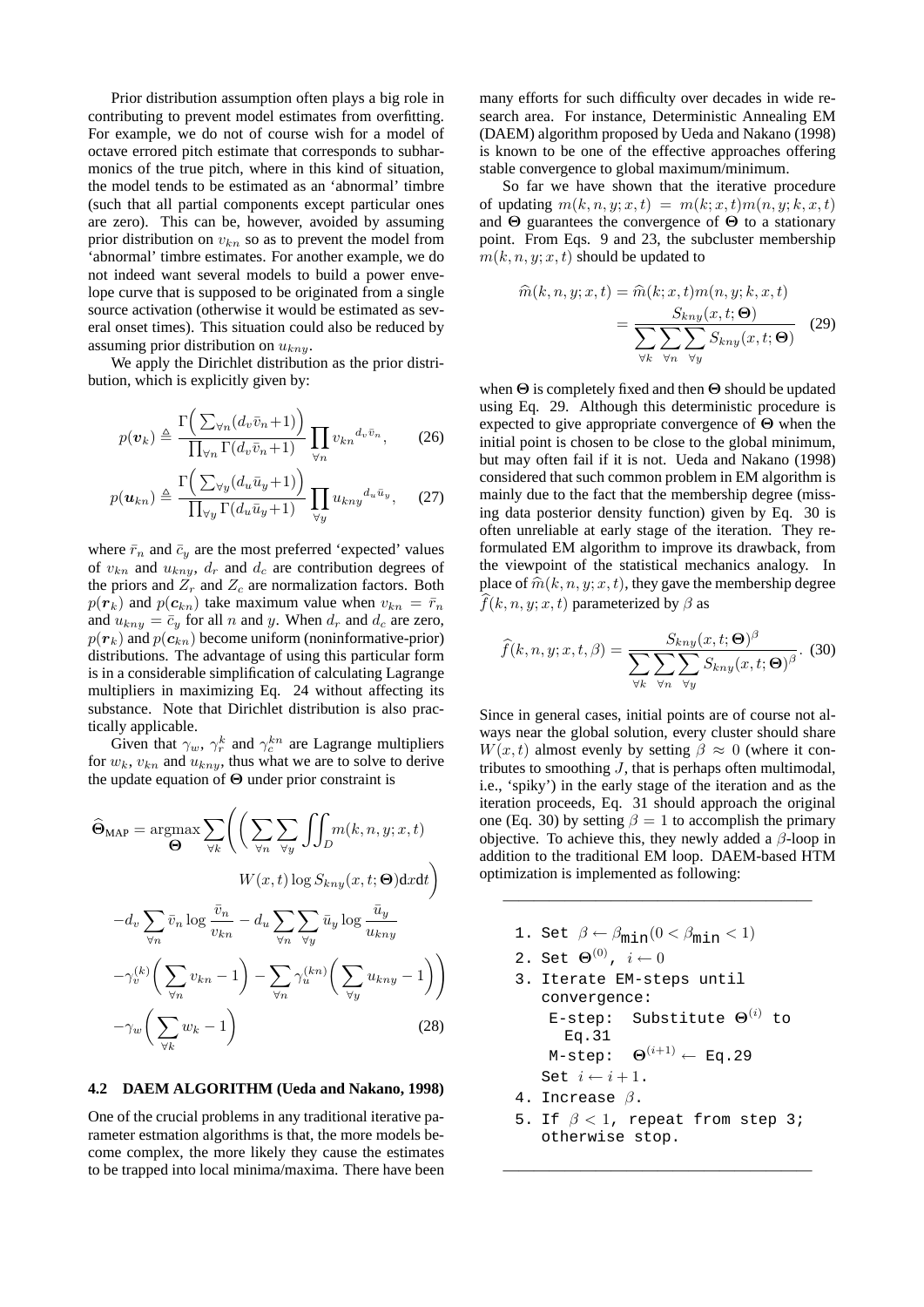# **5 PARAMETER UPDATE EQUATIONS**

For the purpose of reducing the dimension of the feature to extract, let us roughly assume that all pitch trajectories are parallel to the time axis (0-order polynomial), i.e.,

$$
\mu_k(t) \approx \mu_{k0} \tag{31}
$$

and each partial stream in a HTM has similar power envelope (only a single power envelope function is assumed in a single HTM so that the index *n* in  $U_{kn}(t)$  shall be excluded). Since our objective here is not to strictly analyze precise music expressions, these assumptions would not be fatal flaws in practical situation. From Eq. 20, logarithmic kernel density  $\log S_{kny}(x, t; \Theta)$  is given by

$$
\log S_{kny}(x, t; \Theta) = \log \frac{w_k v_{kn} u_{ky}}{2\pi \sigma_k \phi_k} - \frac{(x - \mu_{k0} - \log n)^2}{2\sigma_k^2} - \frac{(t - \tau_k - y\phi_k)^2}{2\phi_k^2} (32)
$$

so that solving Eq. 29, the update equation of each parameter at M-step is derived as follows:

$$
\ell_{kny}(x,t;\beta) \triangleq \widehat{f}(k,n,y;x,t,\beta)W(x,t) \tag{33}
$$

$$
\widehat{w}_{k}^{(i+1)} = \sum_{\forall n, \forall y} \iint_{D} \ell_{kny}(x, t; \beta) \mathrm{d}x \mathrm{d}t \tag{34}
$$

$$
\widehat{\mu}_{k0}^{(i+1)} = \frac{\sum_{\forall n, \forall y} \iint_D (x - \log n) \ell_{kny}(x, t; \beta) \mathrm{d}x \mathrm{d}t}{\widehat{w}_k^{(i+1)}} \tag{35}
$$

$$
\widehat{\tau}_{k}^{(i+1)} = \frac{\sum_{\forall n, \forall y} \iint_D (t - y \phi_k^{(i)}) \ell_{kny}(x, t; \beta) \mathrm{d}x \mathrm{d}t}{\widehat{w}_k^{(i+1)}} \tag{36}
$$

$$
\widehat{v}_{kn}^{(i+1)} = \frac{d_v \bar{v}_n + \sum_{\forall y} \iint_D \ell_{kny}(x, t; \beta) \mathrm{d}x \mathrm{d}t}{d_v + \widehat{w}_k^{(i+1)}}
$$
(37)

$$
\widehat{u}_{ky}^{(i+1)} = \frac{d_u \bar{u}_n + \sum_{\forall n} \iint_D \ell_{kny}(x, t; \beta) \mathrm{d}x \mathrm{d}t}{d_u + \widehat{w}_k^{(i+1)}}
$$
(38)

$$
\phi_k^{(i)} = \frac{1}{2w_k^{(i)}} \bigg( \left( a_k^{(i)}{}^2 + 4b_k^{(i)}w_k^{(i)} \right)^{\frac{1}{2}} - a_k^{(i)} \bigg), \tag{39}
$$

$$
\begin{cases}\na_k^{(i)} \triangleq \sum_{n=1}^N \sum_{y=0}^{Y-1} \iint_D y(t - \tau_k^{(i)}) \ell_{kny}^{(i)}(x, t) \mathrm{d}x \mathrm{d}t, \\
b_k^{(i)} \triangleq \sum_{n=1}^N \sum_{y=0}^{Y-1} \iint_D (t - \tau_k^{(i)})^2 \ell_{kny}^{(i)}(x, t) \mathrm{d}x \mathrm{d}t,\n\end{cases}
$$

$$
\hat{\sigma}_k^{(i+1)} = \left(\frac{\sum_{\forall n, \forall y} \iint_D (x - \mu_{k0}^{(i)} - \log n)^2 \ell_{kny}(x, t; \beta) \mathrm{d}x \mathrm{d}t}{\widehat{w}_k^{(i+1)}}\right)^{\frac{1}{2}}
$$
\n(40)

| Table 4: Experimental Conditions |  |
|----------------------------------|--|
|----------------------------------|--|

| frequency    | Sampling rate                   | 16 kHz                     |
|--------------|---------------------------------|----------------------------|
| analysis     | frame shift                     | $16 \text{ ms}$            |
|              | frequency resolution            | $12.0$ cent                |
|              | frequency range                 | 60-3000 Hz                 |
| <b>HTC</b>   | initial # of HTMs               | 20                         |
|              | # of partials: $N$              | 6                          |
|              | # of kernels in $U_k(t)$ : Y    | 10                         |
|              | $\beta_{\min}$                  | 0.5                        |
|              | $\bar{r}_n$                     | $0.6547 \times n^{-2}$     |
|              | $d_r, d_c$                      | 0.04                       |
|              | time range of analyzing segment | 80 frames (1.28 s)         |
|              | # of analyzing segments         | $21$ (total time: $24 s$ ) |
| PreFEst-core | pitch resolution                | 20 cent                    |
| (Goto, 2004) | # of partials                   | 8                          |
|              | # of tone models                | 200                        |
|              | standard deviation of Gaussian  | 3.0                        |
|              | $\bar{r}_n$                     | $0.6547 \times n^{-2}$     |
|              | $d$ (prior contribution factor) | 3.0                        |

# **6 EXPERIMENTAL EVALUATION**

#### **6.1 CONDITIONS**

To verify the potential performance of the proposed method as an audio feature extraction application, we tested it on a set of real performance music data excerpted from RWC music database (see table 2 for the list of the experimental data). Time series of power spectrum was analyzed using Gabor wavelet transform with frame shift of 16 ms for input digital signals of 16 kHz sampling rate. The lower bound of the frequency range and the frequency resolution were 60 Hz and 12 cent, respectively. The initial parameters of  $(\mu_{k0}, \tau_k | k = 1, \dots, K)$ for DAEM algorithm were automatically determined by picking 20 largest peaks in the observed spectral time pattern of 80 consecutive frames. After the parameters converged, the total number of note events were estimated by intensity thresholding, i.e., every HTM whose *w<sup>k</sup>* estimate becomes smaller than the threshold was truncated. See table 4 for the detailed conditions.

## **6.2 CALCULATING ACCURACY**

Using the supplementary hand-labeled reference MIDI data, associated with each test data, the comprehensive accuracy of pitch, onset time and duration estimates was automatically calculated by the following procedure.

- 1. Truncate HTMs with intensity thresholding on *w<sup>k</sup>* estimate.
- 2. Quantize pitch estimate  $\mu_{k0}$ , onset time estimate  $\tau_k$ and duration estimate  $Y\phi_k$  to the closest note, frame and number of frames in each remaining HTM and then create a framewise binary series each for 128 number of notes, where 1 and 0 indicate 'note activation' and 'silence' at each frame, respectively.
- 3. Convert the hand-labeled reference MIDI data to a reference framewise binary series each for 128 number of notes similarly where 1 and 0 indicate 'note activation' and 'silence'.
- 4. Add up the accumulated costs, computed by Dynamic Programming (DP) matching between the two binary series, of 128 notes. Since the onset and offset times of respective note events in the real performance data and the reference MIDI data are not per-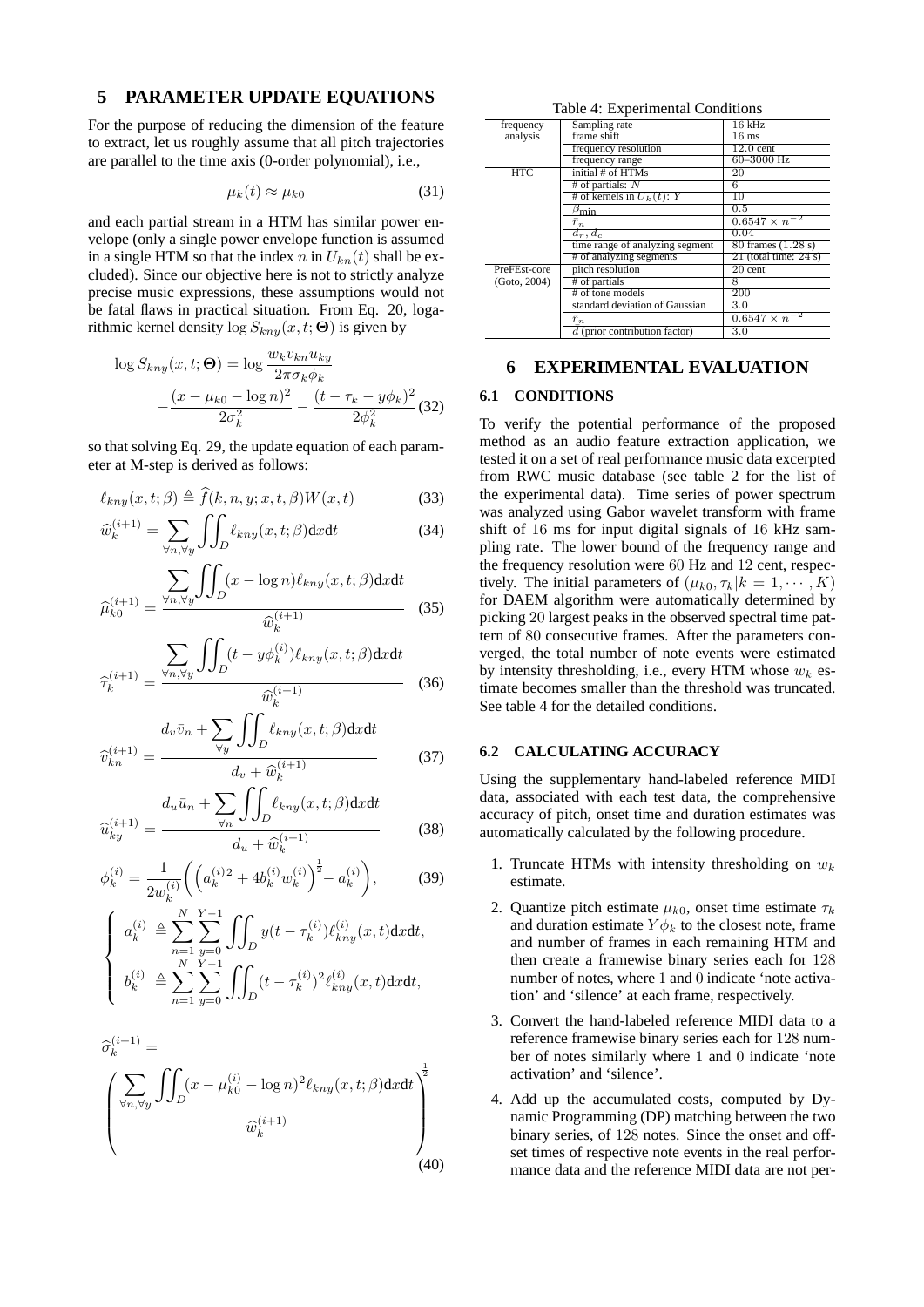|  |  |  | Table 2: List of The Experimental Data Excerpted from RWC Music Database |
|--|--|--|--------------------------------------------------------------------------|
|--|--|--|--------------------------------------------------------------------------|

| Symbol  | Title (Genre)                     | Catalog number        | Composer/Player | Instruments | # of frames |
|---------|-----------------------------------|-----------------------|-----------------|-------------|-------------|
| data(1) | Crescent Serenade (Jazz)          | RWC-MDB-J-2001 No. 9  | S. Yamamoto     | Guitar      | 4427        |
| data(2) | For Two (Jazz)                    | RWC-MDB-J-2001 No. 7  | H. Chubachi     | Guitar      | 6555        |
| data(3) | Jive (Jazz)                       | RWC-MDB-J-2001 No. 1  | M. Nakamura     | Piano       | 5179        |
| data(4) | Lounge Away (Jazz)                | RWC-MDB-J-2001 No. 8  | S. Yamamoto     | Guitar      | 9583        |
| data(5) | For Two (Jazz)                    | RWC-MDB-J-2001 No. 2  | M. Nakamura     | Piano       | 9091        |
| data(6) | Jive (Jazz)                       | RWC-MDB-J-2001 No. 6  | H. Chubachi     | Guitar      | 3690        |
| data(7) | Three Gimnopedies no. 1 (Classic) | RWC-MDB-C-2001 No. 35 | E. Satie        | Piano       | 6571        |
| data(8) | Nocturne no.2, op.9-2(Classic)    | RWC-MDB-C-2001 No. 30 | F. F. Chopin    | Piano       | 7258        |

Table 3: Accuracy results of PreFEst-core (Goto, 2004) and HTC. Columns (A)∼(J) and (K)∼(R) show the accuracies with different thresholds for PreFEst-core and HTC, respectively: (A)2.0 × 10<sup>8</sup>, (B)2.5 × 10<sup>8</sup>, (C)5.0 × 10<sup>8</sup>, (D)7.5 × 10<sup>8</sup>, (E)10 × 10<sup>8</sup>, (F)15 × 10<sup>8</sup>, (G)17.5 × 10<sup>8</sup>, (H)20 × 10<sup>8</sup>, (I)25 × 10<sup>8</sup>, (J)27.5 × 10<sup>8</sup>, (K)7.5 × 10<sup>9</sup>, (L)1.0 × 10<sup>10</sup>, (M)2.0 × 10

|         | $Accuracy$ %)           |        |                    |      |      |      |                       |      |      |                   |                       |      |      |      |           |               |      |                   |
|---------|-------------------------|--------|--------------------|------|------|------|-----------------------|------|------|-------------------|-----------------------|------|------|------|-----------|---------------|------|-------------------|
|         | PreFEst-coreGoto (2004) |        |                    |      |      |      |                       |      |      | HTC               |                       |      |      |      |           |               |      |                   |
|         | А                       | ΈB     |                    | D    | E.   | F    | Ü                     | Ή    |      | IJ                | ĸ                     | L    | M    | 'N   | Ō         | P             | Q    | (R)               |
| data(1  | 56.6                    | 62.49  | 75.9               | 81.6 | 83.3 | 84.6 | 83.                   | 81.5 | 78.4 | 75.8              | 69.5                  | 74.8 | 83.9 | 84.8 | 88.2      | 88.8          | 88.7 | 85.               |
| data(2) | 68.7                    | 69.6   | 66.3               | 59.0 | 53.7 | 36.3 | 32.4                  | 30.3 | 26.8 | 26.5              | 84.3                  | 88.2 | 90.6 | 82.5 | 75.7      | $\sim$<br>Z.: | 67.9 | 61.9              |
| data(3) | $-20.8$                 | $-7.3$ | 31.                | 47.8 | 56.9 | 65.  | 69.5                  | 71.9 | 75.5 | 71.8              | 68.8                  | 70.0 | 77.6 | 80.0 | 80.2      | 7.4           | 73.3 | 73.4              |
| data(4) | 55.1                    | 56.8   | $\overline{60}$ .7 | 63.3 | 63.1 | 63.6 | 64.1                  | 62.3 | 60.6 | 60.2              | 82.6                  | 83.0 | 83.8 | 82.4 | 82.8      | 82.0          | 81.5 | 76.5              |
| data(5) | 50.7                    | 53.2   | 61.0               | 60.0 | 58.8 | 59.3 | 57.6                  | 58.0 | 57.5 | 49.               | 76.3                  | 79.3 | 79.4 | 81.7 | 77<br>7.0 | 76.2          | 76.5 | 72.8              |
| data(6) | 7.2<br>- 1              | 6.6    | 37.9               | 51   | 57.7 | 65.9 | 65.6                  | 66.7 | 66.3 | 65.7              | $\overline{a}$<br>7.5 | 79.6 | 81.7 | 82.7 | 84.4      | 82.3          | 81.4 | 80.7              |
| data(7) | 51.6                    | 54.1   | 62.7               | 52.4 | 47.0 | 45.9 | 42.<br>$\overline{ }$ | 41.1 | 42.2 | $\overline{42.7}$ | 72.1                  | 69.9 | 70.3 | 68.3 | 66.9      | 63.           | 61.5 | 62.0              |
| data(8) | 20.8                    | 22.9   | 36.6               | 42.5 | 38.5 | 39.  | 38.8                  | 37.7 | 32.7 | 30.6              | 73.7                  | 75.9 | 75.6 | 72.2 | 67.6      | 61.           | 48.9 | $\overline{46.7}$ |

fectly aligned, time warping technique was somehow required.

5. The accumulated cost divided by the total number of frames of note activation in 128 sets of reference binary series gives the error rate. The accuracy rate is simply given by subtracting the error rate from 1.

$$
Accuracy(\%) = \frac{A - (\overbrace{\text{Ins} + \text{Del}}^{\text{accumulated cost}})}{A} \times 100
$$
  
  $A : \text{total frame} \# \text{ of 'note activation'}$   
  $\text{Ins} : \# \text{ of insertion errors}$   
  $\text{Del} : \# \text{ of deletion errors}$ 

Note that this calculation counts a substitution error as duplicated errors (one deletion and one insertion errors), so that the accuracy can possibly take negative values.

## **6.3 RESULTS**

We chose <sup>1</sup>'PreFEst-core'(Goto, 2004) for a comparison, as it is recently accepted as one of the most successful methods developed for multi-pitch analysis. Since PreFEst-core extracts the most dominant pitch trajectory from multi-pitch signals and does not include a specific procedure of estimating the number of sources, we included intensity thresholding similarly for pitch candidate truncation. A typical example of the estimated binary series extracted via step 2 mentioned in 6.2 on particular test data is shown in Fig.5 together with the hand-labeled reference MIDI data. The optimized model and the corresponding observed spectral time pattern are shown with 3D and grayscale displays in Fig.4.



Figure 5: Estimates of  $\mu_{k0}, \tau_k, Y \phi_k$ (top) and the reference MIDI data displayed in piano-roll form (bottom).

In thresholding, there is a trade-off between the number of insertion and deletion errors according to the threshold degree. Therefore, to properly validate the performance of the proposed method, we considered that the maximal accuracy among all the thresholds that were tested, which might show the limit of a potential capability, should be a criterion for comparison. Accuracy results of PreFEst-core and HTC with different degrees of truncation thresholding are shown in table 3. The number in bold-faced type is the best accuracy in each data among all the thresholds, which we are only concerned with. Comparing these accuracies between PreFEst-core and HTC, HTC significantly outperforms PreFEst-core, from which its potential is clearly verified.

<sup>&</sup>lt;sup>1</sup>Note that we have only implemented the 'PreFEst-core', i.e., a framewise pitch likelihood estimation, for the evaluation and not included the 'PreFEst-back-end', i.e., multi-agent based pitch tracking algorithm.